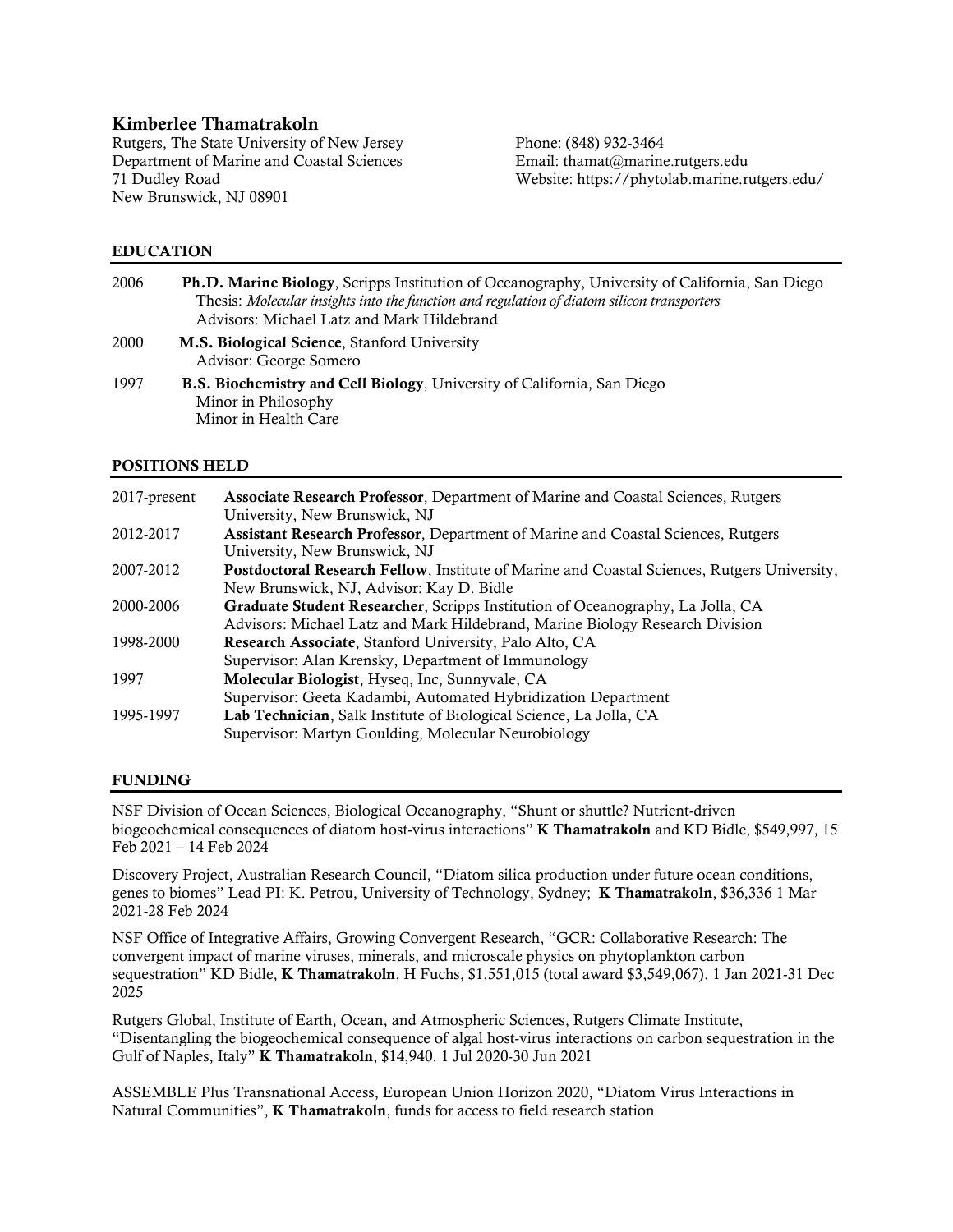NSF Division of Biology, "EDGE CT: Virus-inspired, lipid-mediated transfection and genetic manipulation of the marine coccolithophore, *Emiliania huxleyi*" KD Bidle, K Thamatrakoln, BAS Van Mooy, D Hirsh \$1,205,296. 1 Sept 2019-31 Aug 2023

Joint Genome Institute Community Science Program: Small-scale Microbial and Metagenome, "The role of light and nutrient limitation on algal host-virus interactions in natural populations and subsequent impacts on carbon export and the biological pump" **K Thamatrakoln** and KD Bidle, funds to cover Illumina sequencing and analysis. March 2018

NSF Division of Ocean Sciences, Biological Oceanography, "Light-dependent regulation of coccolithophore host-virus interactions: mechanistic insights and implications for structuring infection in the surface ocean" **K** Thamatrakoln and KD Bidle, \$698,546. 1 Mar 2016- 28 Feb 2019

Ocean, Carbon, Biogeochemistry, "MV1405: Iron Bruland Post-Cruise Workshop" A Marchetti, B Twining, K Thamatrakoln, \$10,000. May 2015

Gulf of Mexico Research Initiative IV, Alabama Center for Ecological Resilience (ACER) Consortium "Collaborative Research: The role of primary-producer biodiversity in mitigating the trophic-transfer consequences of petroleum pollution." **K Thamatrakoln,** \$377,024 (total award \$6,500,000). 1 Jan 2015 – 31 Dec 2017 (no-cost extension until Dec 2018)

NSF Catalyzing New International Collaborations, "US-France Planning Visit: Understanding the molecular regulation of photosynthetic-related processes in unicellular marine eukaryotes" K Thamatrakoln, \$38,595. 1 Jun 2014 – May 31 2016

NSF Division of Ocean Sciences, Biological Oceanography, "Collaborative Research: Linking physiological and molecular aspects of diatom silicification in field populations" K Thamatrakoln, \$337,995 (total award \$822,531). 1 Sept 2013 – 31 Aug 2016

NSF Division of Ocean Sciences, Biological Oceanography, "Collaborative Research: A Matter of Life or Death? Assessing the physiological roles of PCD-related genes to stress adaptation in diatoms" KD Bidle and K Thamatrakoln, \$707,949 (total award \$776,540). 1 Sept 2009 – 31 Aug 2012

#### PEER-REVIEWED PUBLICATIONS (\* denotes advisee)

Kranzler CF\*, MA Brzezinski, NR Cohen, RH Lampe, M Maniscalco\*, CP Till, J Mack\*, JR Latham\*, BS Twining, A Marchetti, and K Thamatrakoln (in press) "Impaired viral infection and reduced mortality of diatoms in iron limited oceanic regions" *Nature Geosciences*

Mayers KMJ, AJ Poulton, KD Bidle, K Thamatrakoln, B Schieler, SLC Giering, SR Wells, GA Tarran, D Mayor, A Larsen, A Vardi, and EL Harvey (2021) "Coccolithophore calcification fails to deter microzooplankton grazers" *Frontiers in Marine Science*

Closset I, HM McNair, MA Brzezinski, JW Krause, K Thamatrakoln, and JL Jones (2021) "Diatom response to alterations in upwelling and nutrient dynamics associated with climate forcing in the California Current System" *Limnology and Oceanography*

Pelusi A, P De Luca, F Manfellotto, K Thamatrakoln, KD Bidle, and M Montresor (2020) "Virus-induced spore formation as a defense mechanism in marine diatoms" *New Phytologist* doi.org/10.1111/nph.16951

Knowles B, J Bonachela, M Behrenfeld, K Bondoc, BB Cael, CA Carlson, N Cieslik, B Diaz, HL Fuchs, J Graff, J Grasis, K Halsey, L Haramaty, CT Johns, F Natale, JI Nissimov, B Schieler, K Thamatrakoln, TF Thingstad, S Våge, C Watkins, T Westberry, and KD Bidle (2020) "Temperate infection in a canonically virulent host-virus system" *Nature Communications* doi:10.1038/s41467-020-18078-4

Krause JW, MA Brzezinski, J Largier, HM McNair, M Maniscalco\*, KD Bidle, AE Allen, and K Thamatrakoln (2020) "The hierarchy of physical and biological factors as drivers of phytoplankton spatial distribution in the northern California Current" *Limnology and Oceanography* 65:1974-1989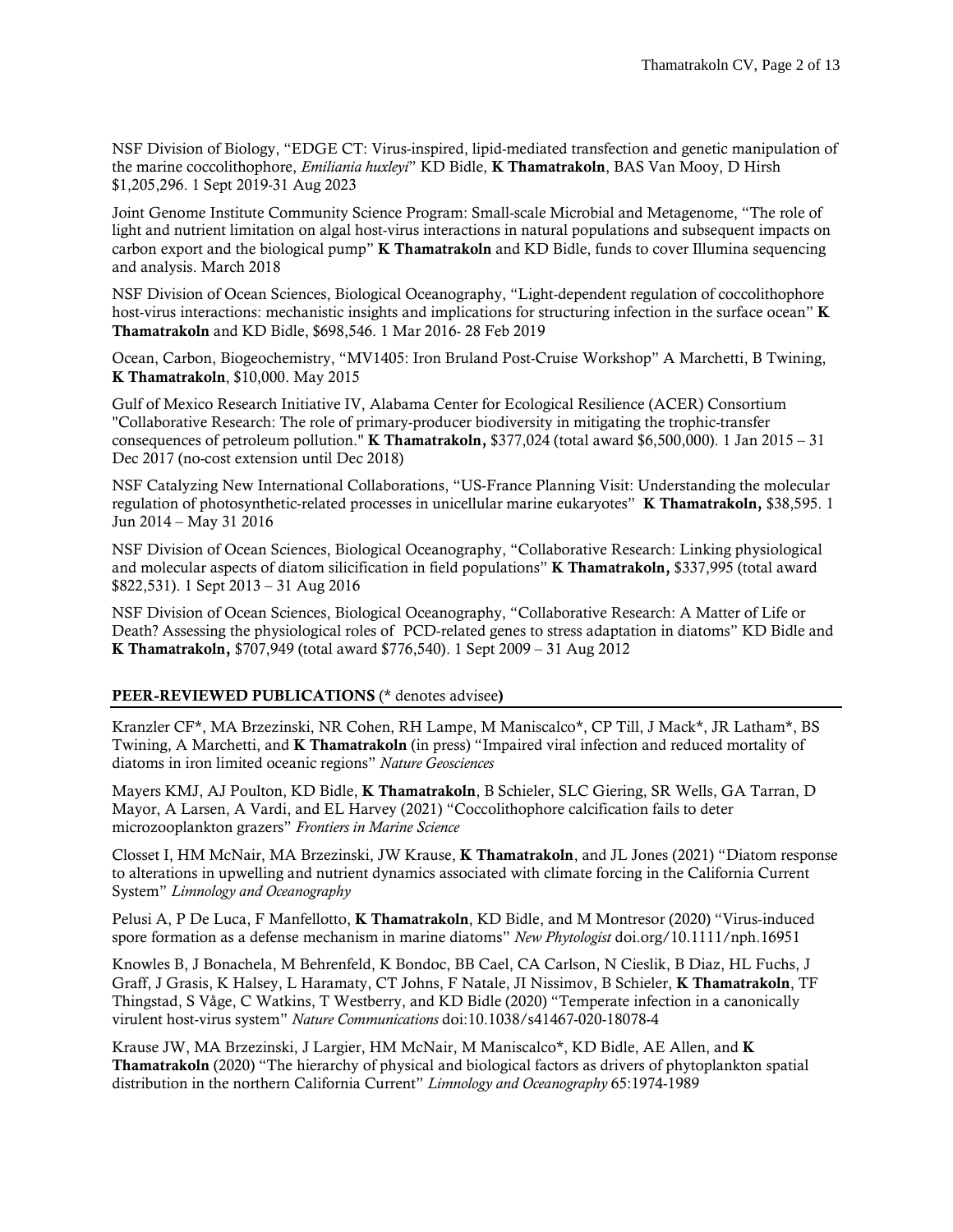Kranzler C\*, JW Krause, MA Brzezinski, BR Edwards, WP Biggs\*, M Maniscalco\*, JP McCrow , BAS Van Mooy, KD Bidle, AE Allen, and K Thamatrakoln (2019) "Silicon limitation facilitates virus infection and mortality of marine diatoms" *Nature Microbiology* 4:1790–1797

Lampe RH, EL Mann, NR Cohen, CP Till, **K Thamatrakoln**, MA Brzezinski, KW Bruland, BS Twining, and A Marchetti (2018). "Different iron storage strategies among bloom-forming diatoms" *Proceedings of the National Academy of Sciences* 115(52): E12275-E12284

Thamatrakoln K, D Talmy, L Haramaty, CJ Maniscalco\*, JR Latham\*, B Knowles, F Natale, MJL Coolen, MJ Follows, and KD Bidle (2018). "Light regulation of coccolithophore host-virus interactions" *New Phytologist* 221(3):1289-1302

Lampe RH, NR Cohen, KA Ellis, KW Bruland, MT Maldonado, TD Peterson, CE Parker, S Bargu, MA Brzezinski, FI Kuzminov, K Thamatrakoln, BS Twining, A Marchetti (2018). Divergent gene expression among phytoplankton taxa in response to upwelling. *Environmental Microbiology* 20(8):3069-3082

Laber CP, AF Carvalho, JE Hunter, JR Collins, BM Schieler, EBoss, M Coolen, G DiTullio, M Frada, AM Martins, A Vardi, Y Lehahn, K Thamatrakoln, CM Brown, LHaramaty, JE Ossolinski, HM Fredricks, BS Van Mooy, and KD Bidle (2018). "Coccolithovirus stimulation of carbon export in the North Atlantic" *Nature Microbiology* 3(5): 537-54

Pasulka AL, K Thamatrakoln, SH Kopf, Y Guan, B Poulos, A Moradian, MJ Sweredoski, S Hess, MB Sullivan, KD Bidle, and V Orphan (2018). "BONCAT and nanoSIMS-based methods for the direct measurement of newly synthesized viral particles and the flow of carbon and nitrogen after host lysis" *Environmental Microbiology* 20(2):671-692

Cohen NR, KA Ellis, RH Lampe, H McNair, , BS Twining, MT Maldonado, MA Brzezinski, FI Kuzminov, K Thamatrakoln, , CP Till, KW Bruland, WG Sunda, S Bargu, and A Marchetti (2017). "Diatom transcriptional and physiological responses to changes in iron bioavailability across ocean provinces" *Frontiers in Marine Science* 4(360)

Collins JR, BR Edwards, K Thamatrakoln, JE Ossolinksi, GR DiTullio, KD Bidle, SC Doney, and BAS Van Mooy (2015). The multiple fates of sinking particles in the North Atlantic Ocean. *Global Biogeochemical Cycles* 29:1471-1494

Thamatrakoln K, B Bailleul, CM Brown, MY Gorbunov, AB Kustka, M Frada, P Joliot, PG Falkowski, and KD Bidle (2013). A "Death-Specific Protein" in a marine diatom regulates photosynthetic responses to acute iron limitation and high light. *Proceedings of the National Academy of Sciences* 110(50): 20123-20128

Thamatrakoln K, O Korenovska, AK Niheu, and KD Bidle (2012). Whole-genome expression analysis reveals a role for death-related genes in stress acclimation of the diatom *Thalassiosira pseudonana*. *Environmental Microbiology* 14(1): 67-81

Curnow P, Senior L, Knight M, Thamatrakoln K, Hildebrand M, and Booth P (2012). Expression, purification, and reconstitution of a diatom silicon transporter. *Biochemistry* 51(18): 3776-3785

Thamatrakoln K and AB Kustka (2009). When to say when: can excessive drinking explain silicon uptake in diatoms. *BioEssays* 31:322-327

Vardi A, K Thamatrakoln, KD Bidle, and PG Falkowski (2008). Diatom genomes come of age. *Genome Biology* 9(12): 245-250

Thamatrakoln K and M Hildebrand (2008). Silicon uptake in diatoms revisited: a model for saturable and nonsaturable uptake kinetics and the role of silicon transporters. *Plant Physiology* 146:1397-1407

Montsant A, AE Allen, S Coesel, A DeMartino, A Falciatore, M Mangogna, M Siaut, M Heijde, K Jabbari, U Maheswari, E Rayko, A Vardi, KE Apt, JA Berges, A Chiovitti, AK Davis, K Thamatrakoln MZ Hadi, TW Lane, JC Lippmeier, D Martinez, MS Parker, GJ Pazour, MA Saito, DS Rokhsar, EV Armbrust, and C Bowler (2007). Identification and comparative genomic analysis of signaling and regulatory components in the diatom *Thalassiosira pseudonana*. *Journal of Phycology* 43(3): 585-604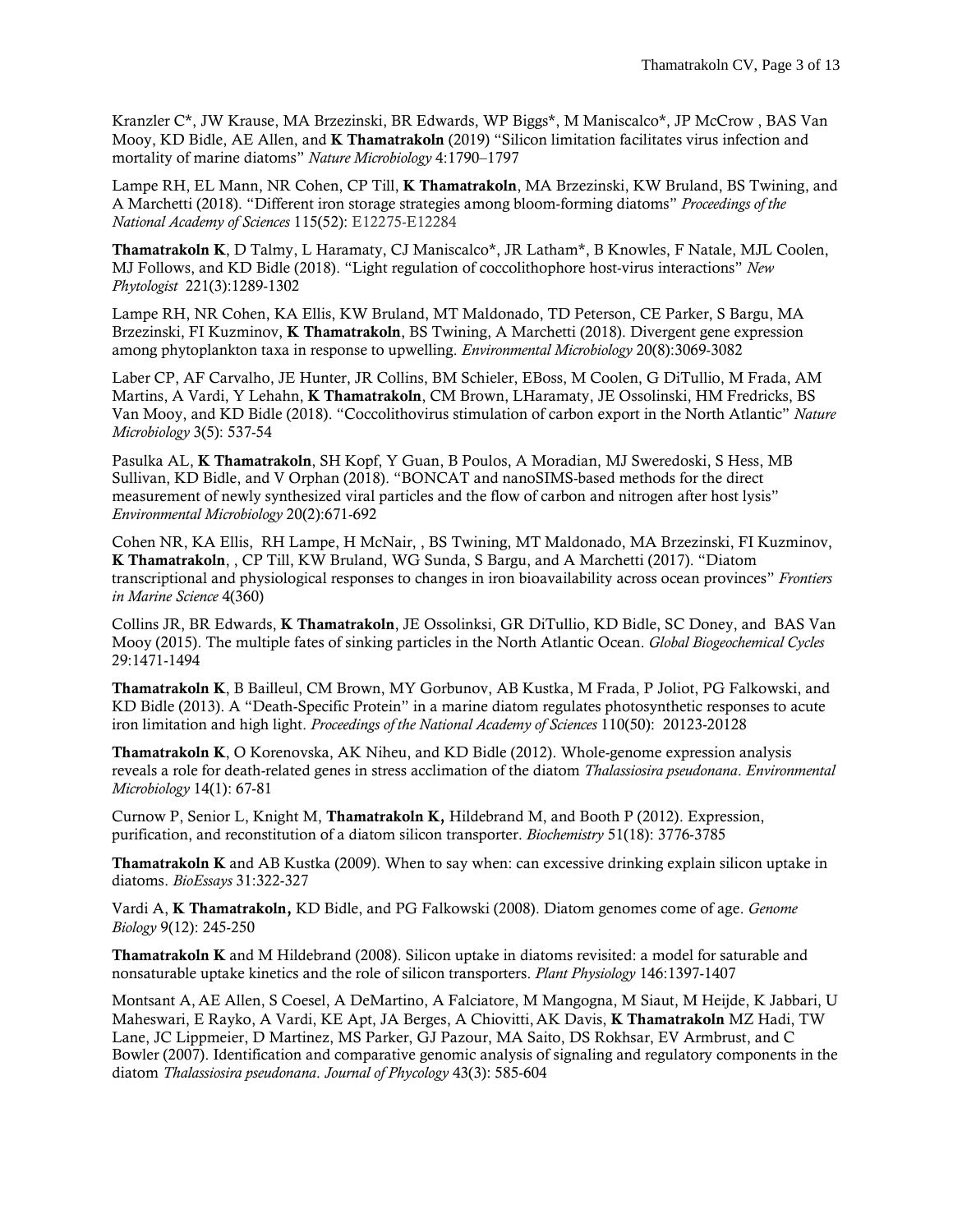Thamatrakoln K and M Hildebrand (2007). Analysis of *Thalassiosira pseudonana* silicon transporters indicates distinct regulatory levels and transport activity through the cell cycle. *Eukaryotic Cell* 6(2): 271-279

Thamatrakoln K, AJ Alverson, and M Hildebrand (2006). Comparative sequence analysis of diatom silicon transporters: towards a mechanistic model of silicon transport. *Journal of Phycology* 42:822-34

Thamatrakoln K and M Hildebrand (2005). Approaches for functional characterization of diatom silicic acid transporters. *Journal of Nanoscience and Nanotechnology* 5(1): 158-166

Armbrust EV, JA Berges, C Bowler, BR Green, D Martinez, NH Putnam, S Zhou, AE Allen, KE Apt, M Bechner, MA Brzezinski, BK Chaal, A Chiovitti, AK Davis, MS Demarest, JC Detter, T Glavina, D Goodstein, MZ Hadi, U Hellsten, M Hildebrand, BD Jenkins, J Jurka, VV Kapitonov, N Kröger, WWY Lau, TW Lane, FW Larimer, JC Lippmeier, S Lucas, M Medina, A Montsant, M Obornik, MS Parker, B Palenik, GJ Pazour, PM Richardson, TA Rynearson, MA Saito, DC Schwartz, K Thamatrakoln, K Valentin, A Vardi, FP Wilkerson and DS Rokhsar (2004). The genome of the diatom *Thalassiosira pseudonana*: ecology, evolution, and metabolism. *Science* 306:79-86

Song A, A Patel, K Thamatrakoln, C Liu, D Feng, C Clayberger, and AM Krensky (2002). Functional domains and DNA-binding sequences of RFLAT-1/KLF13, a Kruppel-like transcription factor of activated T-Lymphocytes. *The Journal of Biological Chemistry* 277(33): 30055-30065

Song A, YF Chen, K Thamatrakoln, TA Storm, and AM Krensky (1999) RFLAT-1, A new zinc finger transcription factor that activates RANTES gene expression in T-Lymphocytes. *Immunity* 10: 93-103

# BOOK CHAPTERS

Arsenieff L, K Kimura, CF Kranzler, A-C Baudoux, K Thamatrakoln (in review). "Diatom Viruses" in The Molecular Life of Diatoms, *Eds* A Falciatore and T Mock, Springer Nature (London, England)

Berges JA, Young E, K Thamatrakoln, AR Taylor (in prep). "From Genes to Ecosystems: using molecular information from diatoms to understand ecological processes" in Advances in Phytoplankton Ecology: applications of emerging technologies, *Eds* L Clementson, R Eriksen, and A Willis, Elsevier (Amsterdam, Netherlands)

#### NON-PEER REVIEWED PUBLICATIONS AND PRODUCTS

Thamatrakoln K. Crossing signals: On the road to recovery from nutrient deprivation in marine diatoms (2021). *Current Biology*.

Bidle KD, Thamatrakoln K, McDonnell J, Kurz J, Metzler C. (2017). Tools of Science [video series]. Rutgers University, New Brunswick, NJ: Tilapia Film. Available from www.toolsofscience.com

Twining B, A Marchetti, K Thamatrakoln (2015). Workshop report: Biological, ecological, and biogeochemical implications of the iron availability mosaic in the California Upwelling Zone. OCB Newsletter Vol 8, No. 3; http://www.us-ocb.org/publications/OCB\_NEWS\_FALL15.pdf

DeLong E and workshop participants (2013). Executive Summary: EarthCube Ocean 'Omics Workshop Results. (https://www.earthcube.org/document/2013/ocean-omics-end-user-workshop-executive-summary)

Thamatrakoln K and M Hildebrand (2006). Building of silica. *Science First Hand* 5:56-60.

#### MANUCSCRIPTS IN PREPERATION (\* denotes advisee)

Edwards BR, K Thamatrakoln, MD Johnson, JW Krause, H McNair, LZ Allen, AE Allen, KD Bidle, and BAS Van Mooy. "Infochemical signaling linked to diatom bloom decline and viral infection" Targeted for *ISME J*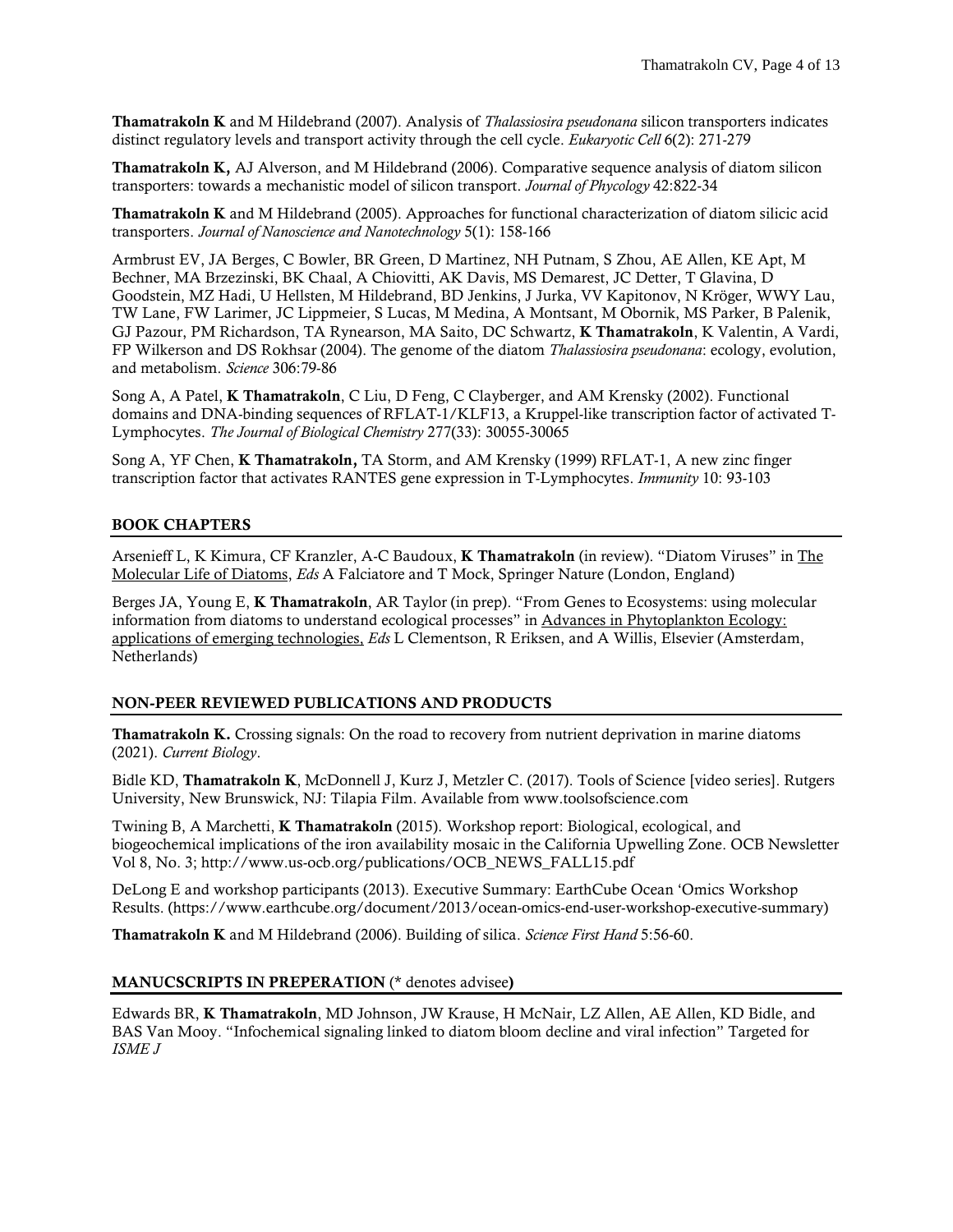Maniscalco M\*, MA Brzezinski, JW Krause, J Jones, HM McNair, LZ Allen, AE Allen, KD Bidle, and K Thamatrakoln. "Molecular insights into silicon limitation of natural diatom populations" Targeted for *Limnology and Oceanography*

# FELLOWSHIPS, AWARDS, and HONORS

| 2013      | ASLO Early Career Travel Award                                                        |
|-----------|---------------------------------------------------------------------------------------|
| 2007-2009 | Rutgers University, Institute for Marine and Coastal Sciences Postdoctoral Fellowship |
| 2006      | Harold C. Bold Award for Outstanding Student Oral Presentation                        |
| 2006      | Hoshaw Travel Award, 60 <sup>th</sup> Meeting of the Phycological Society of America  |
| 2004      | Gordon Research Conference Travel Award                                               |
| 2003      | North American Diatom Symposium Student Travel Award                                  |
| 2003      | Art Proceeds Fellowship                                                               |
| 2003      | David Freeman Memorial Fund Fellowship                                                |
| 2003      | UCSD's Center for Teaching Development recognition for exemplary teaching             |
|           |                                                                                       |

# INVITED DEPARTMENTAL SEMINARS

| 2020 | Marine Science Institute, University of Texas (Austin, TX). "Shunt or shuttle? Nutrient-driven<br>biogeochemical consequences of diatom host-virus interactions"                                                           |
|------|----------------------------------------------------------------------------------------------------------------------------------------------------------------------------------------------------------------------------|
| 2019 | National Oceanography Centre (Southampton, England). Ocean Technology and Engineering<br>Group, "Looking through glass: how dynamic microbial interactions drive silicon biogeochemistry"                                  |
| 2019 | Virginia Institute of Marine Sciences (Williamsburg, VA). "Looking through glass: how dynamic<br>microbial interactions drive silicon biogeochemistry"                                                                     |
| 2017 | Rutgers University (New Brunswick, NJ). Department of Microbiology and Biochemistry,<br>"Looking through glass: how dynamic microbial interactions drive silicon biogeochemistry"                                          |
| 2016 | Massachusetts Institute of Technology (Boston, MA). Department of Earth, Atmospheric, and<br>Planetary Sciences, "A multi-faceted approach to understanding silicon cycling in the California<br>Coastal Upwelling System" |
| 2015 | Rutgers University (New Brunswick, NJ). Department of Microbiology and Biochemistry,<br>"Molecular-based approaches for understanding silicon biogeochemistry in the ocean"                                                |
| 2015 | Woods Hole Oceanographic Institute (Woods Hole, MA). Department of Biology, "Deciphering<br>the molecular ecophysiology of eukaryotic phytoplankton"                                                                       |
| 2015 | University of Pierre et Marie Curie (Paris, France). Laboratory of Computational and Quantitative<br>Biology, "Light-regulated responses to nutrient limitation and viral infection in marine microalgae"                  |
| 2013 | University of British Columbia (Vancouver, Canada). Department of Botany, "Molecular Insights<br>into the Ecological Success of Diatoms in the Modern Ocean"                                                               |
| 2012 | Old Dominion University (Norfolk, VA). Department of Ocean, Earth and Atmospheric Science,<br>"Molecular insights into the ecological success of diatoms in the modern ocean"                                              |
| 2011 | Lamont-Doherty Earth Observatory (Palisades, NY). Division of Biology, "Molecular insights into<br>the ecological success of diatoms in the modern ocean"                                                                  |
| 2011 | University of South Florida (St. Petersberg, FL). College of Marine Sciences, "Molecular insights<br>into the ecological success of diatoms in the modern ocean"                                                           |
| 2011 | Texas A& M University (Corpus Christi, TX). Department of Life Sciences, "Molecular insights<br>into the ecological success of diatoms in the modern ocean"                                                                |
| 2010 | Institut de Biologie Physico-Chimique (Paris, France). "Molecular and physiological response to<br>iron limitation in the centric diatom, Thalassiosira pseudonana"                                                        |
| 2010 | Rutgers University (New Brunswick, NJ). Institute of Marine and Coastal Sciences, "Over-<br>expression of a death specific protein in the diatom <i>Thalassiosira pseudonana</i> alleviates Fe stress"                     |
| 2006 | Rutgers University (New Brunswick, NJ). Institute of Marine and Coastal Sciences, "Molecular<br>insights into the structure, function, and regulation of diatom silicon transporters"                                      |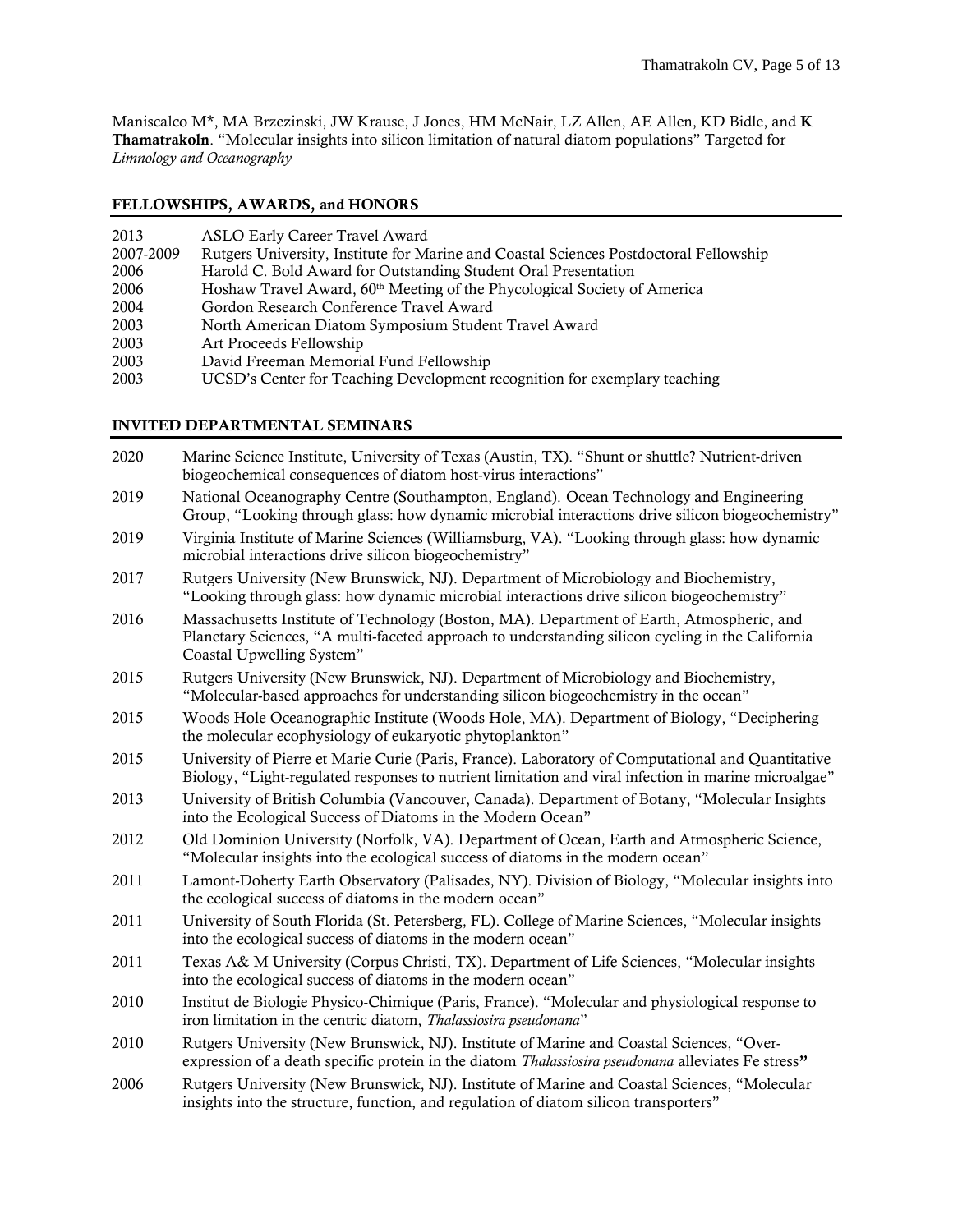2006 University of Rhode Island (Kingston, RI). Department of Cell and Molecular Biology, "Molecular insights into the structure, function, and regulation of diatom silicon transporters"

# CONFERENCE/SYMPOSIA PROCEEDINGS

# *INVITED*

American Society of Microbiology (Chicago, IL). "Host-virus interactions in marine ecosystems"18-22 Jun 2020 (cancelled due to COVID-19)

Molecular Life of Diatoms (Norwich, England). "In Memoriam Mark Hildebrand" 14-18 July 2019

Gordon Research Conference: Marine Microbes (Lucca, Italy). "Looking through glass: how dynamic microbial interactions drive silicon biogeochemistry" 1-6 July 2018

Silicamics: Biogeochemistry and genomics of silicification and silicifiers (Victoria, BC). "Genomics of silicifiers" 6-8 Jun 2018

Microbiology Symposium at Rutgers: Cultivating Traditions, Currents Strengths, and New Frontiers (New Brunswick, NJ). "Molecular underpinnings of diatom silicification: Implications for silicon biogeochemistry in the ocean" 15 Feb 2016

Silicamics: Biogeochemistry and genomics of silicification and silicifiers (Brest, France). "Linking physiological and molecular aspects of diatom silicification" 21-25 Sept 2015

 $3<sup>rd</sup>$  Workshop on the Aqueous Chemistry and Biochemistry of Silicon: Silicon by the Sea (San Diego, CA). "Diatom Silicon Transport" 11-13 Dec 2009

*ORAL (underline denotes presenter; asterisk denotes advisee)*

Ocean Sciences Meeting (16-21 Feb 2020; San Diego, CA)

Kranzler C\*, JW Krause, MA Brzezinski, BR Edwards, WP Biggs\*, M Maniscalco\*, JP McCrow, BAS Van Mooy, KD Bidle, AE Allen, and K Thamatrakoln "Biogeochemical consequences of diatom-virus interactions in the California Current Ecosystem"

Maniscalco  $M^*$ , MA Brzezinski, H McNair, JW Krause, and **K Thamatrakoln** "Diatom community transcriptomic response to nitrate and silicon limitation"

Knowles B, J Bonachela, M Behrenfeld, K Bondoc, BB Cael, CA Carlson, N Cieslik, B Diaz, HL Fuchs, J Graff, J Grasis, K Halsey, L Haramaty, CT Johns, F Natale, JI Nissimov, B Schieler, K Thamatrakoln, TF Thingstad, S Våge, C Watkins, T Westberry, and KD Bidle "Temperate infection in a canonically virulent virus-host system"

Thamatrakoln K, Kranzler C\*, MA Brzezinski, NR Cohen, RH Lampe, J Mack, JR Latham, D Talmy, BS Twining, A Marchetti "Synergistic impacts of viral infection and iron limitation on diatom-mediated biogeochemical cycling"

Molecular Life of Diatoms (14-18 Jul 2019; Norwich, England)

Kranzler C<sup>\*</sup>, JW Krause, MA Brzezinski, BR Edwards, WP Biggs<sup>\*</sup>, M Maniscalco<sup>\*</sup>, JP McCrow, BAS Van Mooy, KD Bidle, AE Allen, and **K Thamatrakoln** "Silicon limitation facilitates virus infection and mortality of marine diatoms"

Ocean Sciences Meeting (11-16 Feb 2018; Portland, OR)

Thamatrakoln K, D Talmy, L Haramaty, CJ Maniscalco, JR Latham, B Knowles, F Natale, MJL Coolen, MJ Follows, and KD Bidle. "Light regulation of coccolithophore host-virus interactions"

Kranzler C<sup>\*</sup>, J Mack<sup>\*</sup>, W Biggs<sup>\*</sup>, JR Latham<sup>\*</sup>, D Talmy, F Natale and **K Thamatrakoln**. "The interplay between diatom-virus dynamics and nutrient availability"

Maniscalco M\*, H McNair, R Lampe, NR Cohen, KA Ellis, A Marchetti, BS Twining, CP Till, MT Brown, T Coale, KW Bruland, MA Brzezinski, and K Thamatrakoln. "Molecular drivers behind increased Si:N uptake in an iron stressed diatom assemblage"

Laber CP, AF Carvalho, JE Hunter, JR Collins, BM Schieler, E Boss, MJ Coolen, G DiTullio, M Frada, AM Martins, A Vardi, Y Lehahn, K Thamatrakoln, CM Brown, LHaramaty, JE Ossolinski, HM Fredricks, BS Van Mooy, and KD Bidle. "Coccolithovirus stimulation of carbon export in the North Atlantic"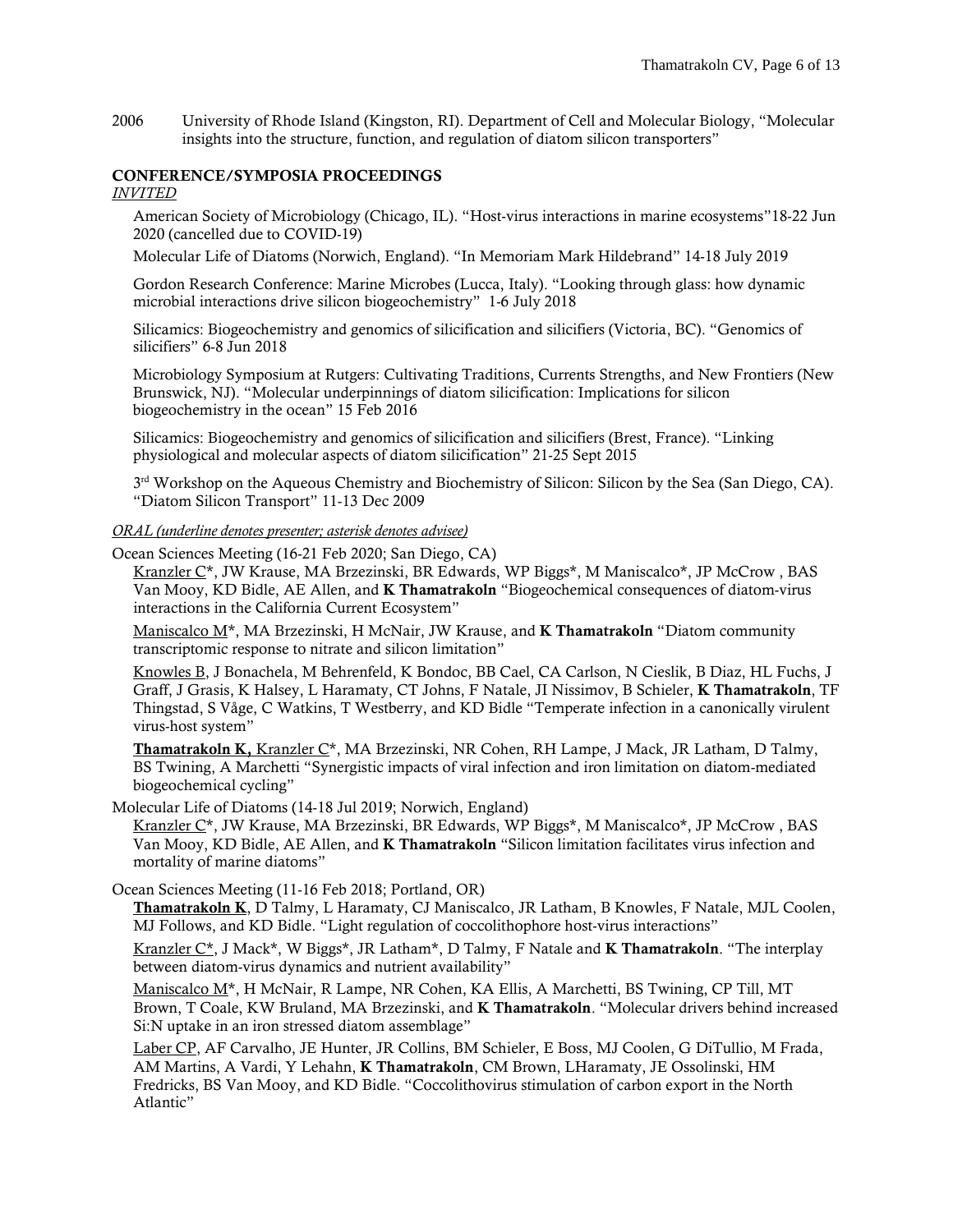Lampe RH, E Mann, NR Cohen, CP Till, K Thamatrakoln, FI Kuzminov, MA Brzezinski, KW Bruland, BS Twining, and A Marchetti, "Different iron storage strategies among bloom-forming diatoms"

Molecular Life of Diatoms (9-13 Jul 2017; Kobe, Japan) Kranzler  $C^*$ , J Mack\*, D Talmy, FH Natale and **K Thamatrakoln**. "The interplay between diatom-virus dynamics and nutrient availability"

Gulf of Mexico Oil Spill and Ecosystem Science Conference (6-9 Feb 2017; New Orleans, LA) Cole LK\*, JW Krause, JR Latham, and **K Thamatrakoln**. "Stress induced variation in transparent exoploymer particle size frequency distribution"

ASLO Aquatic Sciences (26 Feb – 3 Mar 2017; Honolulu, HI). Cohen NR, RH Lampe, HM McNair, KA Ellis, FI Kuzminov, MA Brzezinski, K Thamatrakoln, MT Maldonado, CE Parker, KW Bruland, BS Twining, and A Marchetti. "Coupling nutrient dynamics with metatranscriptomics to elucidate the responses of diatoms to changing iron availability across ocean provinces"

Gulf of Mexico Oil Spill and Ecosystem Science Conference (6-9 Feb 2017; New Orleans, LA) Cole  $LK^*$ , JW Krause, **K Thamatrakoln**. "Effect of oiling on transparent exopolymer particle size frequency distribution"

Iron Bruland Post-Cruise Workshop (19-21 May 2015; Chapel Hill, NC) Kuzminov F, MY Gorbunov, K Thamatrakoln. Variability in Photophysiological parameters of phytoplankton

Thamatrakoln K. Flow cytometry analysis of bacterial and viral populations.

Molecular Life of Diatoms (7-10 Jul 2015; Seattle, WA)

Thamatrakoln K, KD Bidle, HM McNair, M Maniscalco\*, MA Brzezinski, BR Edwards, BAS Van Mooy, MD Johnson, AE Allen, LZ Allen, and JW Krause. "A multi-faceted study of diatom bloom dynamics and silicon cycling in the California Coastal Upwelling System"

Maniscalco  $M^*$ , MA Brzezinski, and **K Thamatrakoln**. "Building bridges between molecular and physiological aspects of diatom silicification"

ASLO Aquatic Sciences (22-27 Feb 2015; Granada, Spain).

Thamatrakoln K, CJ Maniscalco, HF Fredricks, LZ Allen, AE Allen, BAS Van Mooy, and KD Bidle. "Differential effects of viral infection on host physiology in two strains of the diatom, *Chaetoceros tenuissimus*"

Thamatrakoln K, CJ Maniscalco, L Haramaty, LZ Allen, AE Allen, BAS Van Mooy, and KD Bidle. "The role of light and photosynthesis in viral infection of marine, eukaryotic photoautotrophs"

Edwards BR, JR Collins, HF Fredricks, JE Ossolinski, HM McNair, MA Brzezinski, JW Krause, K Thamatrakoln, KD Bidle, and BAS Van Mooy. "Comparative lipidomics link bloom decline to infochemical production in the California upwelling zone"

The Molecular Life of Diatoms (5-9 Jun 2011; Atlanta, GA)

Thamatrakoln K, CM Brown, AB Kustka, B Bailleul, P Joliot, MY Gorbunov, PG Falkowski, and KD Bidle. "Over-expression of a death-specific protein homolog in the diatom *Thalassiosira pseudonana* alleviates iron stress"

Bidle KD, K Thamatrakoln, B Santa Maria, and DJ Hirsh. "Fundamentally different mechanisms of cellular nitric oxide production between pennate and centric diatoms?"

ASLO Aquatic Sciences 13-18 Feb 2011; San Juan, Puerto Rico).

Thamatrakoln K, AB Kustka, MY Gorbunov, and KD Bidle. "Over-expression of a death-specific protein homolog in the centric diatom, *Thalassiosira pseudonana* alleviates iron stress"

60th Meeting of the Phycological Society of America (6-12 Jul 2006; Juneau, AK) Thamatrakoln K, AJ Alverson, and M. Hildebrand. "Comparative sequence analysis of diatom silicon transporters: towards a mechanistic model of silicon transport"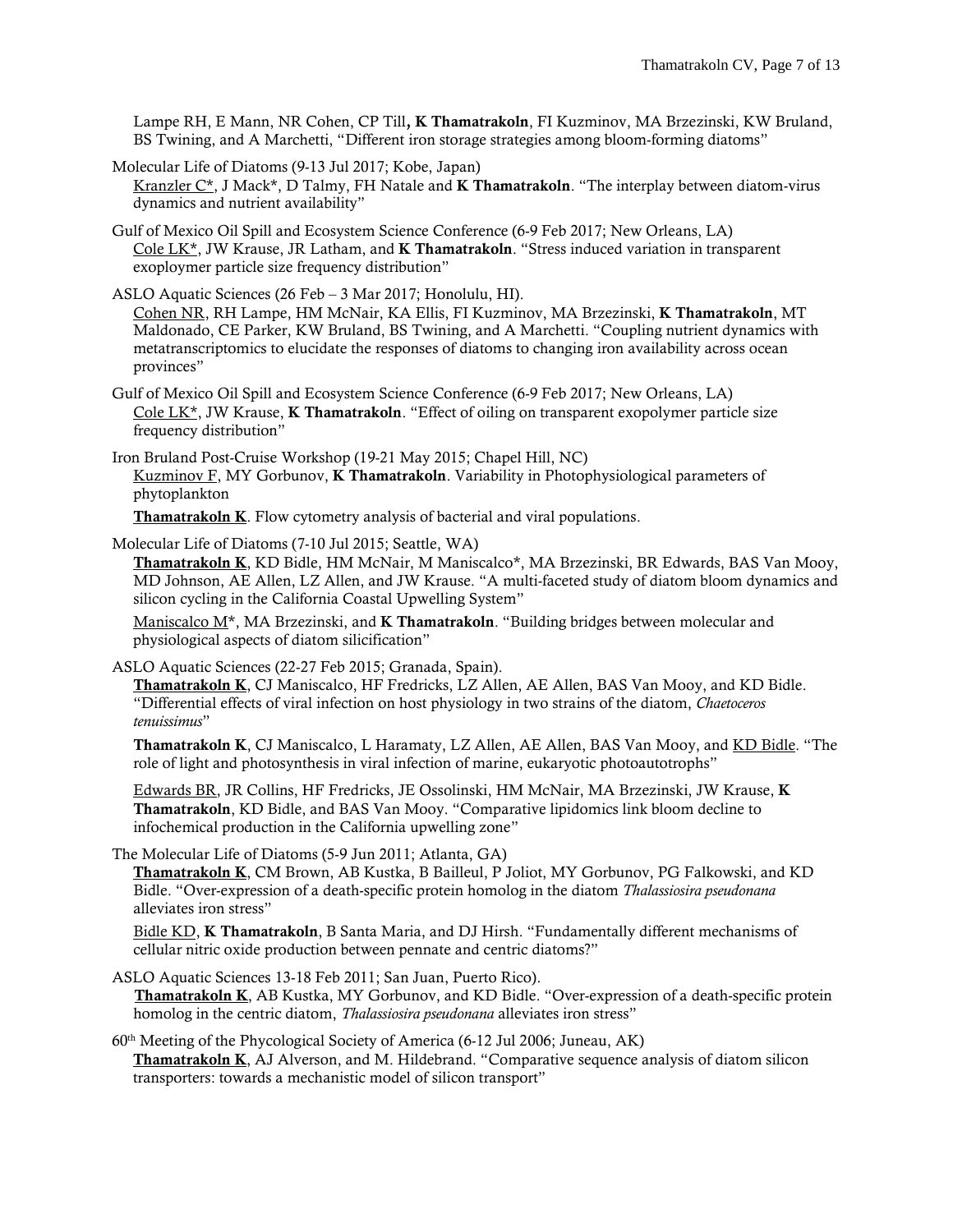*POSTER (underline denotes presenter; asterisk denotes advisee)*

Ocean Sciences Meeting (16-21 Feb 2020; San Diego, CA)

Knowles B, J Bonachela, M Behrenfeld, K Bondoc, BB Cael, CA Carlson, N Cieslik, B Diaz, HL Fuchs, J Graff, J Grasis, K Halsey, L Haramaty, CT Johns, F Natale, JI Nissimov, B Schieler, K Thamatrakoln, TF Thingstad, S Våge, C Watkins, T Westberry, and KD Bidle "Temperate infection in a canonically virulent virus-host system"

Thamatrakoln K, Kranzler C\*, MA Brzezinski, NR Cohen, RH Lampe, J Mack, JR Latham, D Talmy, BS Twining, A Marchetti "Synergistic impacts of viral infection and iron limitation on diatom-mediated biogeochemical cycling"

Ocean Sciences Meeting (11-16 Feb 2018; Portland, OR)

LK Cole\*, JW Krause, and K Thamatrakoln, "Phytoplankton Derived Transparent Exopolymer Particle Response to Oiling"

DK AlRoumi\*, K Thamatrakoln, and KD Bidle, "Virus Infection and TEP Production in Two Chaetoceros sp."

T Bittar, S Anderson, K Mayers, P Duffy, K Bulski, K Thamatrakoln, KD Bidle, and E Harvey, "Partitioning Between Pools of Particulate and Dissolved Organic Carbon in an Induced Phytoplankton Bloom"

Aresty Summer Undergraduate Research Symposium (4 Aug 2017; Rutgers University) Oualim K\*, C Kranzler\*, and K Thamatrakoln. "The link between oxidative stress, iron limitation, and diatom-virus infection dynamics"

Research Internship in Ocean Sciences Research Symposium (11 Aug 2017; Rutgers University) Kristan N<sup>\*</sup>, JR Latham<sup>\*</sup>, and **K Thamatrakoln.** "The impact of light and UV radiation on the Coccolithophore-infecting virus EhV201"

Molecular Life of Diatoms (9-13 Jul 2017; Kobe, Japan) Lampe RH, NR Cohen, KA Ellis, KW Bruland, MT Maldonado, MA Brzezinski, K Thamatrakoln, BS Twining, and A Marchetti. "Divergent gene expression among phytoplankton taxa in response to upwelling" \*Best student poster award

Gulf of Mexico Oil Spill and Ecosystem Science Conference (6-9 Feb 2017; New Orleans, LA) Latham JR<sup>\*</sup>, LK Cole, FH Natale, JW Krause, and **K Thamatrakoln**. "Assessing the impact of phytoplankton community diversity on the ecosystem response to oil perturbation"

3rd Annual Southeastern Biogeochemical Symposium (11-13 Mar 2016; Knoxville, TN) Cole LK<sup>\*</sup>, JW Krause, and **K Thamatrakoln**. "Seasonal Variability in Phytoplankton Responses to Water Accommodated Petroleum Hydrocarbons in the Northern Gulf of Mexico"

ASLO/AGU Ocean Sciences Meeting (21-26 Feb 2016; New Orleans, LA) Cole LK<sup>\*</sup>, JW Krause, and **K Thamatrakoln**. "Seasonal Variability in Phytoplankton Responses to Water Accommodated Petroleum Hydrocarbons in the Northern Gulf of Mexico"

Pasulka A, K Thamatrakoln, B Poulos, KD Bidle, MB Sullivan, and VJ Orphan. "Interrogating host-virus interactions and elemental transfer using NanoSIMS"

- 2016 Oil Spill and Ecosystem Science Conference (1-4 Feb 2016; Tampa, FL) Cole LK<sup>\*</sup>, JW Krause, and **K Thamatrakoln.** "Annual Variation in Phytoplankton Abundance due to water accommodated petroleum hydrocarbon exposure in the Northern Gulf of Mexico"
- 2015 Undergraduate Research Symposium (24 Apr 2015; New Brunswick, NJ) O'Hene N\* and K Thamatrakoln. "Gene silencing in the diatom *Phaeodactylum tricornutum*: Generation of antisense and inverted repeat expression constructs"

Jayanathan  $T^*$  and **K Thamatrakoln**. "Developing Methods for the Quantification of Single-Stranded DNA Viruses"

Shedlovskiy  $D^*$  and **K Thamatrakoln**. "Constructing knockdown clones of the Death-Specific Proteins in the diatom, *Thalassiosira pseudonana"*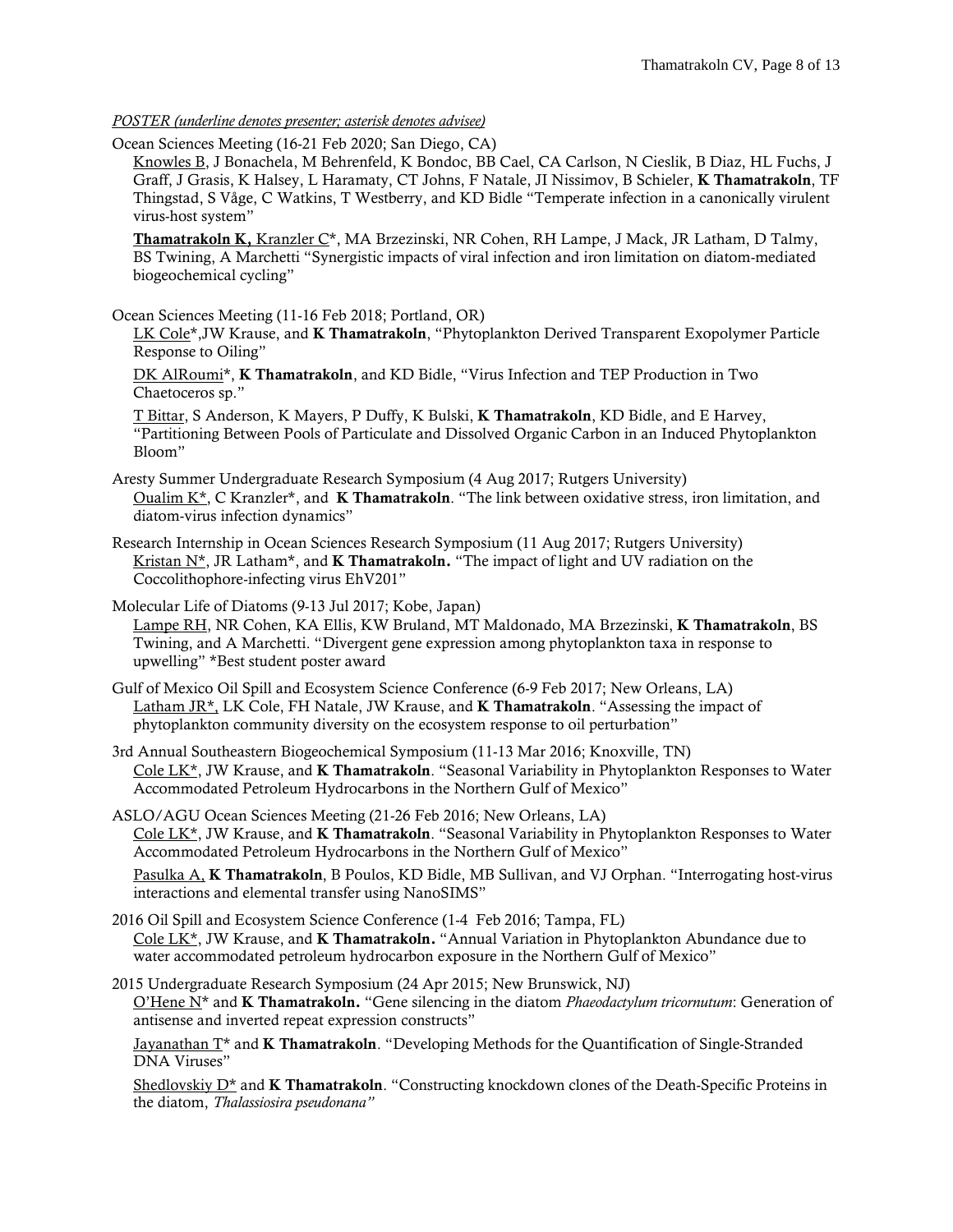Ocean Carbon and Biogeochemistry Summer Workshop (21-24 Jul 2014; Woods Hole, MA).

Edwards BR, JE Ossolinski, K Thamatrakoln, KD Bidle, HM McNair, MA Brzezinski, JW Krause, and BAS Van Mooy. "The response of particle associated microbes to diatom derived oxylipins: enhanced nutrient recycling on sinking particles during bloom decline"

Collins JR, BR Edwards, K Thamatrakoln, JE Ossolinski, GR DiTullio, SC Doney, and BAS Van Mooy. "Constraints on observationally intractable aspects of the mesopelagic carbon cycle: Comparison of direct observations and results from multi-parameter sensitivity analyses"

#### ASLO Aquatic Sciences (23-28 Feb 2014; Honolulu, HI).

Thamatrakoln K, HM McNair, JW Krause, and MA Brzezinski. "Linking physiological and molecular aspects of diatom silicification"

Collins JR, JE Ossolinski, K Thamatrakoln, J Tagliaferre, and BAS Van Mooy. Budgeting respiratory loss processes: explaining observed variation in particle flux attenuation at seven stations in the North Atlantic

Edwards BE, K Thamatrakoln, JE Ossolinski, KD Bidle, and BAS Van Mooy. "The effects of oxylipins on particle associated microbial communities: implications for the silica cycle"

ASLO Aquatic Sciences (17-22 Feb 2013; New Orleans, LA).

Thamatrakoln K, C Laber, CJ Maniscalco, and KD Bidle. "Shedding light on viral infection of diatoms and coccolithophores: assessing the interplay between photosynthesis and host-virus interactions"

Marine Microbes, Gordon Research Conference (4-9 Jul 2010; Tilton, NH). Thamatrakoln K, O Korenovska, S Brown, LM Seyler, and KD Bidle. "A matter of life or death? A role for programmed cell death genes in the stress response of the diatom, *Thalassiosira pseudonana*"

Evolutionary Genetics and Genomics Workshop (30 Oct 2009; New Brunswick, NJ) Thamatrakoln K, O Korenovska, and K.D. Bidle. "Probing the molecular mechanism of programmed cell death in the diatom, *Thalassiosira pseudonana*, using whole-genome microarray analysis"

Brown S, K Thamatrakoln and KD Bidle. "Putative Role of Death Specific Protein in the Model Diatom *Thalassiosira pseudonana"*

- Research Experience in Ocean Science Symposium (7 Aug 2009; New Brunswick, NJ) Brown S, K Thamatrakoln, and KD Bidle. "Putative role of death specific protein in the model diatom *Thalassiosira pseudonana"*
- ASLO Aquatic Sciences (25-30 Feb 2009; Nice, France). Thamatrakoln K, O Korenovska, and KD Bidle. "Probing the molecular mechanism of programmed cell death in the diatom, *Thalassiosira pseudonana* using whole-genome microarray analysis"
- Aresty Summer Undergraduate Research Symposium (14 Aug 2007; New Brunswick, NJ) Korenovska  $O^*$ , K Thamatrakoln, and KD Bidle. "Evidence for programmed cell death in the heterotrophic diatom *Nitzschia alba"*
- ASLO/TOS Ocean Research Meeting (15-20 Feb 2004; Honolulu, HI). Thamatrakoln K and M Hildebrand. "Isolating new silicic acid transporters from diatoms for comparative sequence analysis"
- Membrane Transport Proteins, Gordon Research Conference (15-20 Jun 2003; Les Diablerets, Switzerland). Thamatrakoln K and M Hildebrand. "Characterization of diatom silicon transporters, a novel class of membrane transport proteins"
- 17th Annual North American Diatom Symposium (21-26 Oct 2003; Islamoralda, FL). Thamatrakoln K, D Shoemaker\*, and M Hildebrand. "Comparative sequence analysis of diatom silicon transporters"

#### CRUISE AND FIELD PARTICIPATION (asterisk denotes student participant)

Research Scientist: Long-Term Ecological Research program (LTER; 27 Dec 2018 – 13 Feb 2019). R/V *Laurence M Gould* LMG19-01; Chief Scientist: Deborah Steinberg, Virginia Institute of Marine Science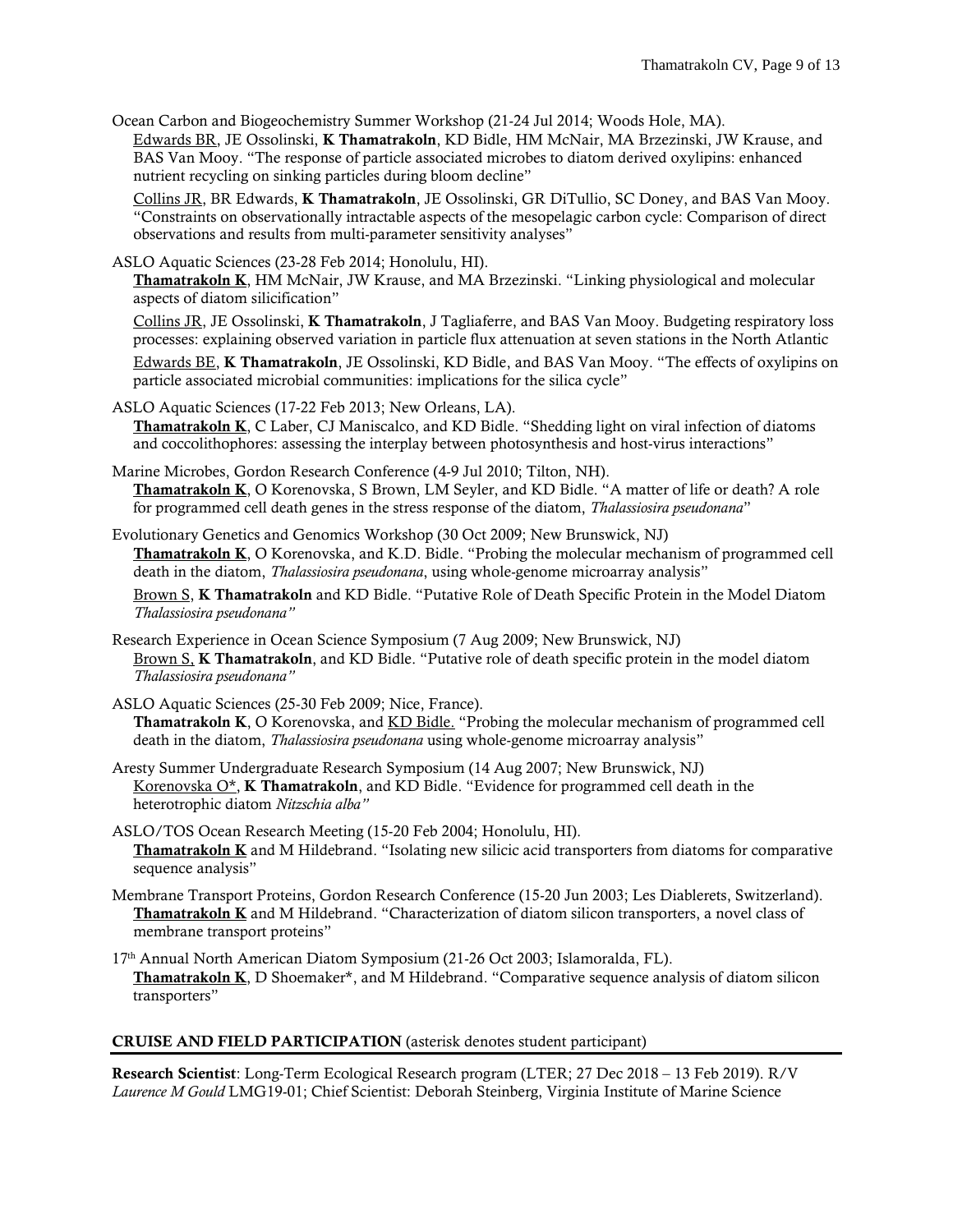Co-PI: MesoHux: Mesocosm-based study to investigate the role of nutrients and light on algal host-virus interactions and subsequent impacts on carbon export, nutrient biogeochemistry, microzooplankton grazing, and vertical structuring of phytoplankton communities (6 May – 2 Jun 2017). Norwegian National Mesocosm Center at the Espegrand Marine Biological Station, Bergen, Norway

Co-PI: ACER-sponsored Fall Mesocosm Experiment, Dauphin Island, AL (17-21 Oct 2016)

Co-PI: ACER-sponsored Spring Mesocosm Experiment, Dauphin Island, AL (18-22 Apr 2016)

Latham JR\*, Coastal Louisiana Silicon Cycling (CLASiC; 26 Aug-5 Sept 2016; Cocodrie, LA – Cocodrie, LA). R/V *Pelican* PE17-04

Chief Scientist: Molecular Underpinnings of Silicification in the California Current (MUSiCC; 19 Apr-2 May 2015; Newport, OR – Port Hueneme, CA). R/V *Oceanus* OC1504a

Research Scientist: Iron Mosaics in the Central California Current System (3-26 Jul 2014; San Diego, CA – San Diego, CA). R/V *Melville* MV1405; Chief Scientist: Ken Bruland, UC Santa Cruz

Research Scientist: DYEatom Cruise (27 Jun-6 Jul 2013; Moss Landing, CA – Moss Landing, CA). R/V *Point Sur* PS1312; Chief Scientist: Jeffrey Krause, Dauphin Island Sea Lab

Research Scientist: North Atlantic Virus Infection of Coccolithophore Expedition, (NA-VICE; 15 Jun-14 Jul 2012; Ponta Delgada, Azores – Reykjavik, Iceland). R/V *Knorr* KN203-3; Chief Scientist: Kay Bidle, Rutgers University

Research Scientist: BLATZ II (21 Apr- 4 May 2012; Woods Hole, MA – Bermuda). R/V *Knorr* KN203-1; Chief Scientist: Benjamin Van Mooy, Woods Hole Oceanographic Institute

# WORKSHOP PARTICIPATION

Ocean, Carbon, Biogeochemistry Workshop (20-23 Jul 2015; Woods Hole, MA)

Post-Cruise Workshop: "An Iron Limitation Mosaic within the Central California Current System" (29-21 May 2015; Chapel Hill, NC). Invited participant and member of the planning committee

NSF EarthCube "Ocean Omics" Workshop (21 -22 Aug 2013; Catalina Island, CA). Invited participant

Ocean, Carbon, Biogeochemistry Workshop (22-25 Jul 2013; Woods Hole, MA)

# ADVISING

#### *GRADUATE STUDENTS*

Austin Grubb, Department of Marine and Coastal Sciences, Rutgers University (Ph.D., 2017-present) Co-Advisor

Michael Maniscalco, Ecology, Evolution, and Marine Biology program, University of California, Santa Barbara (Ph.D., 2014-present). Co-Advisor

Liesl Cole, Department of Marine Sciences, University of South Alabama (M.S., 2015-present). Co-Advisor Dina AlRoumi, Graduate Program in Microbial Biology, Rutgers University (Ph.D., 2013-present). Co-Advisor

Maeve Hubbard, Visiting Scientist (2017) Cambridge University

### *Thesis Committee Member*

Robert Bornhorst, Graduate Program in Earth an Environmental Science, Rutgers University (2021-present) Benjamin Diaz, Graduate Program in Microbial Biology, Rutgers University (2016-present) Christopher Johns, Graduate Program in Oceanography, Rutgers University (2015-present) Brittany Schieler, Graduate Program in Oceanography, Rutgers University (Ph.D awarded in 2019)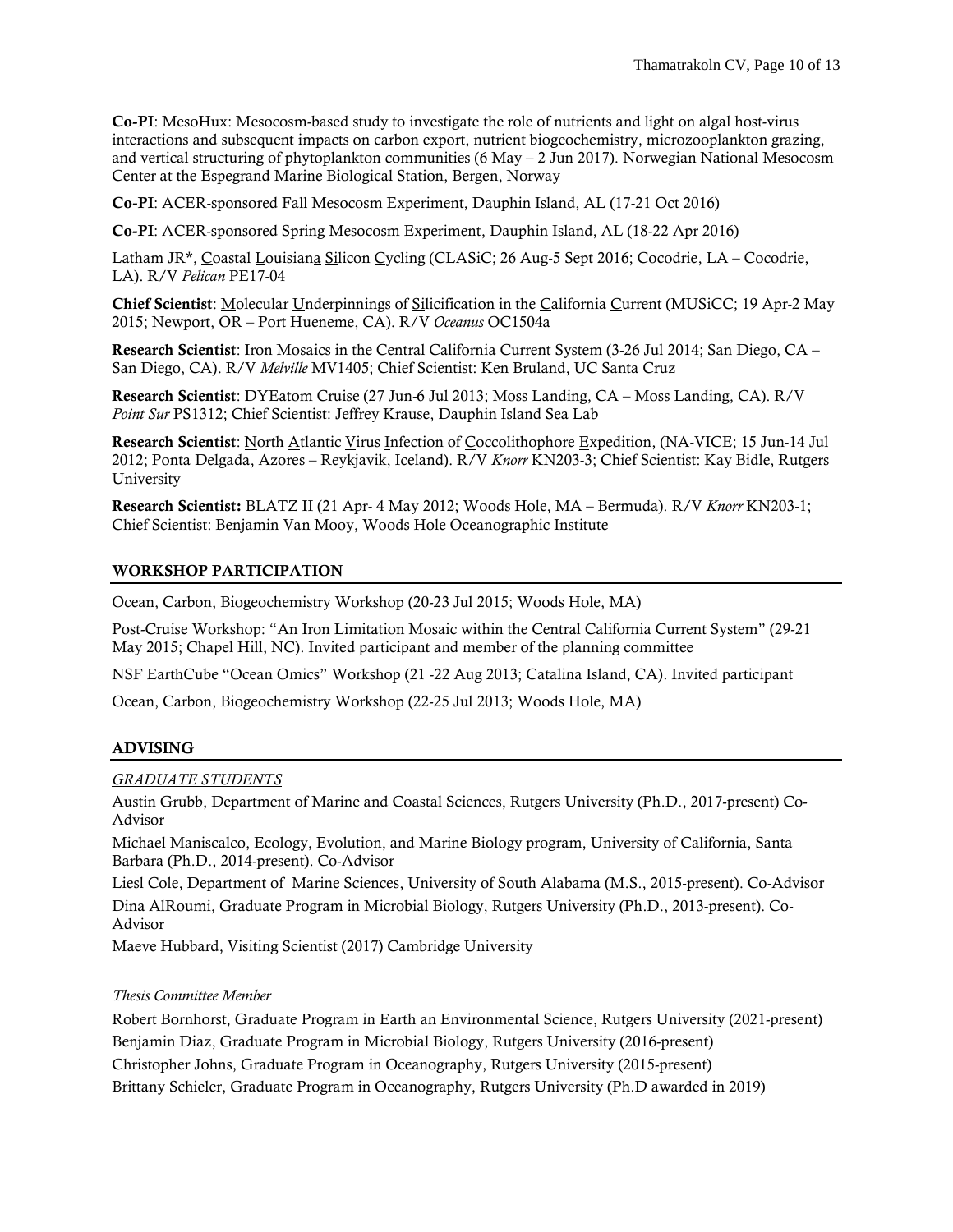Marissa Borrego, Graduate Program in Earth and Environmental Science, Rutgers University (M.S. awarded in 2016)

Daniel Cardinale, Graduate Program in Microbiology and Molecular Genetics, Rutgers University (Ph.D. awarded in 2015)

# *UNDERGRADUATE STUDENTS*

- Alexandra Matthews, G.H. Cook Honors Program Student (2018-2019), "Organic matter associated with calcification in *Emiliania huxleyi* and its relationship to viral infection" (served as 'Reader on thesis committee)
- William Biggs, Undergraduate Intern (2017-2019)
- Dominque Iaccarino, Summer Research Intern (2018)
- Skyler Kilgore, NSF Research Experience for Undergraduates Student (2018) "Effect of Reactive Oxygen Species on *Chaetoceros tenuissimus* Diatom Virus Interactions",
- Kenza Oualim, Undergraduate Intern (2017-2018) and Aresty Summer Research Program Student (2018) "The link between oxidative stress, iron limitation, and diatom-virus infection dynamics"
- Sean O'Callaghan, Undergraduate Intern (2017-2018)
- James Mack, Independent Research Intern (2016-2017) and Senior Honor's Thesis student (2017-2018) "Characterizing the role of oxidative stress during viral infection of the diatom *Chaetoceros tenuissimus*"
- Nathaniel Kristan, NSF Research Experience for Undergraduates Student (2017) "The impact of light and UV radiation on the coccolithophore-infecting virus, EhV201"
- Yui Kurakake, G.H. Cook Honors Program Student (2016-2017) "The effect of irradiance on the infectivity of algal viruses" (Co-advised with Kay Bidle)
- Lauren Palena, G.H. Cook Honors Program Student (2016-2017). "The effects of nitrogen and phosphorus on coccolithophore physiology and viral infectivity" (served as "Reader" on thesis committee)
- Rebecca Gardella, G.H. Cook Honors Program Student (2015-2016) "Elucidating the interplay between transparent exopolymeric particle production and cell aggregation during viral infection of the coccolithophore, *Emiliania huxleyi*" (served as "Reader" on thesis committee)
- Daniel Shedlovskiy, Independent Research Intern (2013-2015) and Molecular Biology Honors Program Student (2015-2016) "The role of Death-Specific Protein the molecular regulation of photosynthesis in the diatom, *Thalassiosira pseudonana*"
- Ian Griffiths, Undergraduate Intern (2015)
- Jason Latham, Independent Research Intern (2015-2016) "Characterizing the role of the pentose phosphate pathway during viral infection of the coccolithophore, *Emiliania huxleyi*" (Co-advised with Kay Bidle)
- Nanaama O'Hene, Aresty Undergraduate Research Fellow (2014-2015) "Gene silencing in the diatom *Phaeodactylum tricornutum*: Generation of antisense and inverted repeat expression constructs"
- Tiana Jayanathan, Aresty Undergraduate Research Fellow (2014-2015) "Developing methods for the quantification of single-stranded DNA viruses"
- Kamil Sochacki, Undergraduate Intern (2013)
- Christopher Maniscalco, Undergraduate Intern (2011-2013)
- Tess Bender, Undergraduate Intern (2011)
- Michael Maniscalco, Independent Research Intern (2010-2011) "Over-expression of metacaspases in the diatom, *Thalassiosira pseudonana*" (Co-advised with Kay Bidle)
- Amelia Min-Venditti, NSF Research Experience for Undergraduates Student (2010) "Assessing the role of Death-Specific Proteins to stress adaptation in *Thalassiosira pseudonana* using functional genomics" (Coadvised with Kay Bidle)
- Sara Brown, NSF Research Experience for Undergraduates Student (2009). "Putative role of Death Specific Protein in the model diatom *Thalassiosira pseudonana*" (Co-advised with Kay Bidle)
- Olga Korenovska, Independent Research Intern (2007-2009), Aresty Summer Research Intern (2009) "Evidence for PCD in the heterotrophic diatom, *Nitschia alba*" and NSF Research Experience for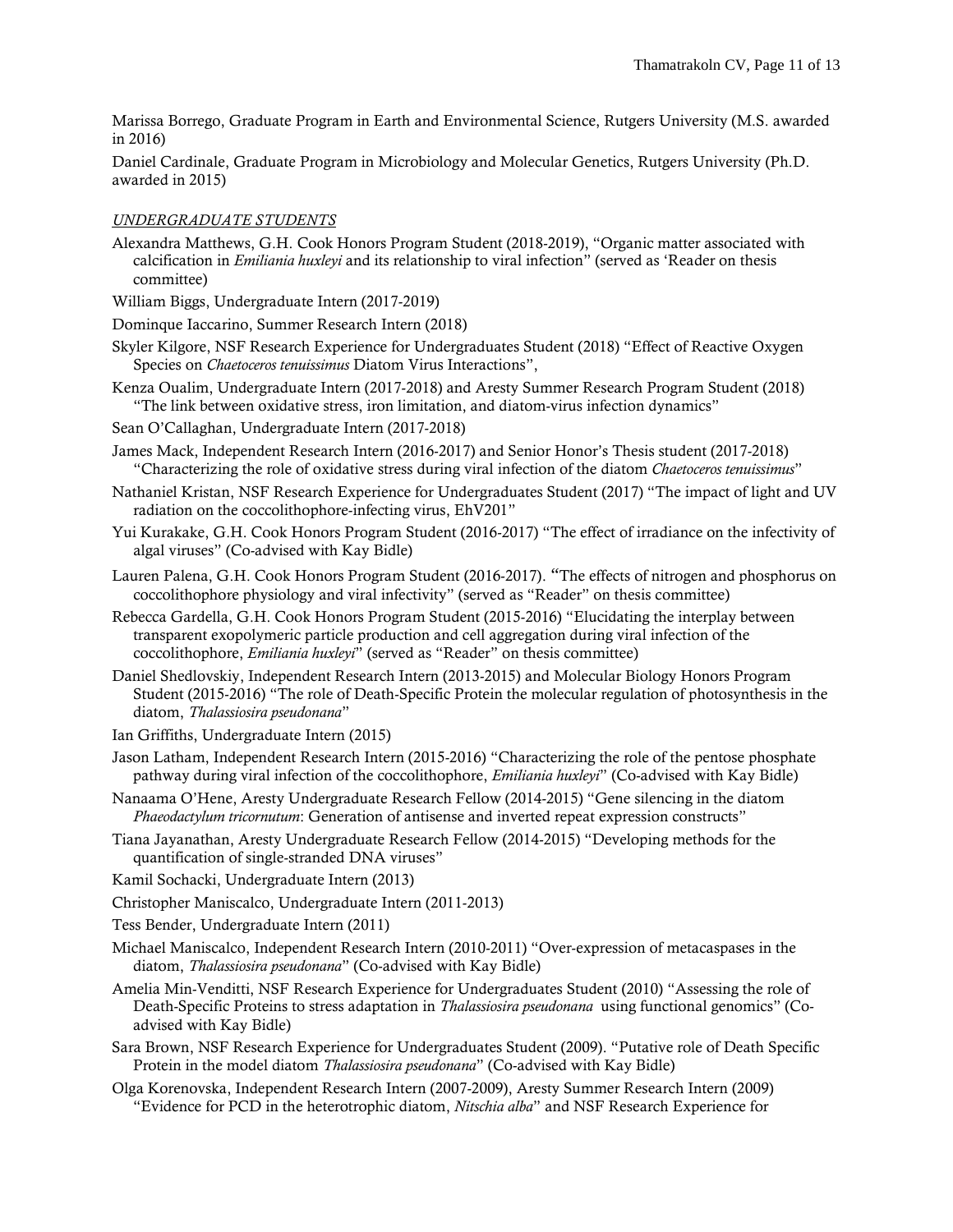Undergraduates Student (2010) "Assessing a role for metacaspases in the execution of PCD in the diatom, *Thalassiosira pseudonana*" (Co-advised with Kay Bidle)

Dorinda Shoemaker, UC San Diego Summer Undergraduate Research Fellow (2003)

#### *POSTDOCTORAL RESEARCHERS*

| 2016-present | Dr. Chana Kranzler                                                                  |
|--------------|-------------------------------------------------------------------------------------|
|              | 2017-2021: Simons Foundation Postdoctoral Fellow in Marine Microbial Ecology        |
|              | 2016-2017: Institute for Earth, Ocean, and Atmospheric Sciences Postdoctoral Fellow |

### **TEACHING**

| Spring 2020 | Instructor, "Silicification" Small Private Online Course "The Silica School"          |
|-------------|---------------------------------------------------------------------------------------|
| Spring 2020 | Instructor, "Science, Pseudoscience, and Society", Online Course, Rutgers University  |
| Fall 2019   | Guest Lecturer, "Marine Viruses", Virology, Rutgers University                        |
|             | Guest Lecturer, "Marine Viruses", Microbial Ecology and Diversity, Rutgers University |
| Fall 2018   | Guest Lecturer, "Functional Genomics" Molecular Microbial Oceanography, Rutgers       |
|             | University                                                                            |
| Fall 2017   | Co-Instructor, Special Topics Seminar, "Molecular Approaches to Microbial             |
|             | Oceanography, Rutgers University                                                      |
| Fall 2013   | Guest Lecturer "Functional Genomics", Molecular Oceanography Rutgers University       |
| Fall 2009   | Guest Lecturer "Functional Genomics", Molecular Oceanography Rutgers University       |
| Fall 2003   | Teaching Assistant, Molecular Biology, UC San Diego                                   |
| Winter 2003 | Teaching Assistant, Biochemical Techniques Laboratory, UC San Diego                   |
| Fall 2002   | Teaching Assistant, Biochemical Techniques Laboratory, UC San Diego                   |

#### SERVICE

# *UNIVERSITY*

Member, Faculty Compensation Program Committee (2015)

#### *SCIENTIFIC COMMUNITY*

Panelist, "Picture a Scientist", All-Female panel on diversity in STEM (6 Oct 2020)

Steering Committee Member, The 5<sup>th</sup> Molecular Life of Diatom Meeting (14-19 Jul 2019; Norwich, England) Steering Committee Member, The 4<sup>th</sup> Molecular Life of Diatom Meeting (9-13 Jul 2017; Kobe, Japan)

NSF Panel Service, Biological Oceanography (14-18 Nov 2016)

Session Co-Chair, ASLO Ocean Sciences Meeting (23-38 Feb 2014: Honolulu, HI); Session 077: Harnessing new tools and approaches to understand diatom ecology and their role in elemental cycling

Ad-Hoc Reviewer (2013-present): National Science Foundation (Biological Oceanography, Integrative Organismal Systems, Research Initiation Grants)

Ad-Hoc Reviewer (2011-present): Current Biology, Frontiers in Microbiology, Genome Biology, Journal of Phycology, Journal of Plankton Research, Journal of Experimental Marine Biology and Ecology, Life, Limnology and Oceanography, Plant Physiology and Biochemistry, Proceedings of the National Academy of Science, Scientific Reports

#### *GENERAL PUBLIC*

Team Manager: Riverbank Youth Hockey Association, New York, NY (2016-2018).

Co-Producer: Tools of Science Educational Video, "Asking Testable Questions" (2016). Filmed and directed by Tilapia Film, LLC (http://toolsofscience.org). Co-Producers: Kay Bidle and Janice McDonnell

Visiting scientist: William T. Harris Elementary School, New York, NY (3 Jun 2016). Conducted a science experiment demonstrating density to Ms. Jamie Reichelt's  $1<sup>st</sup>$  grade class